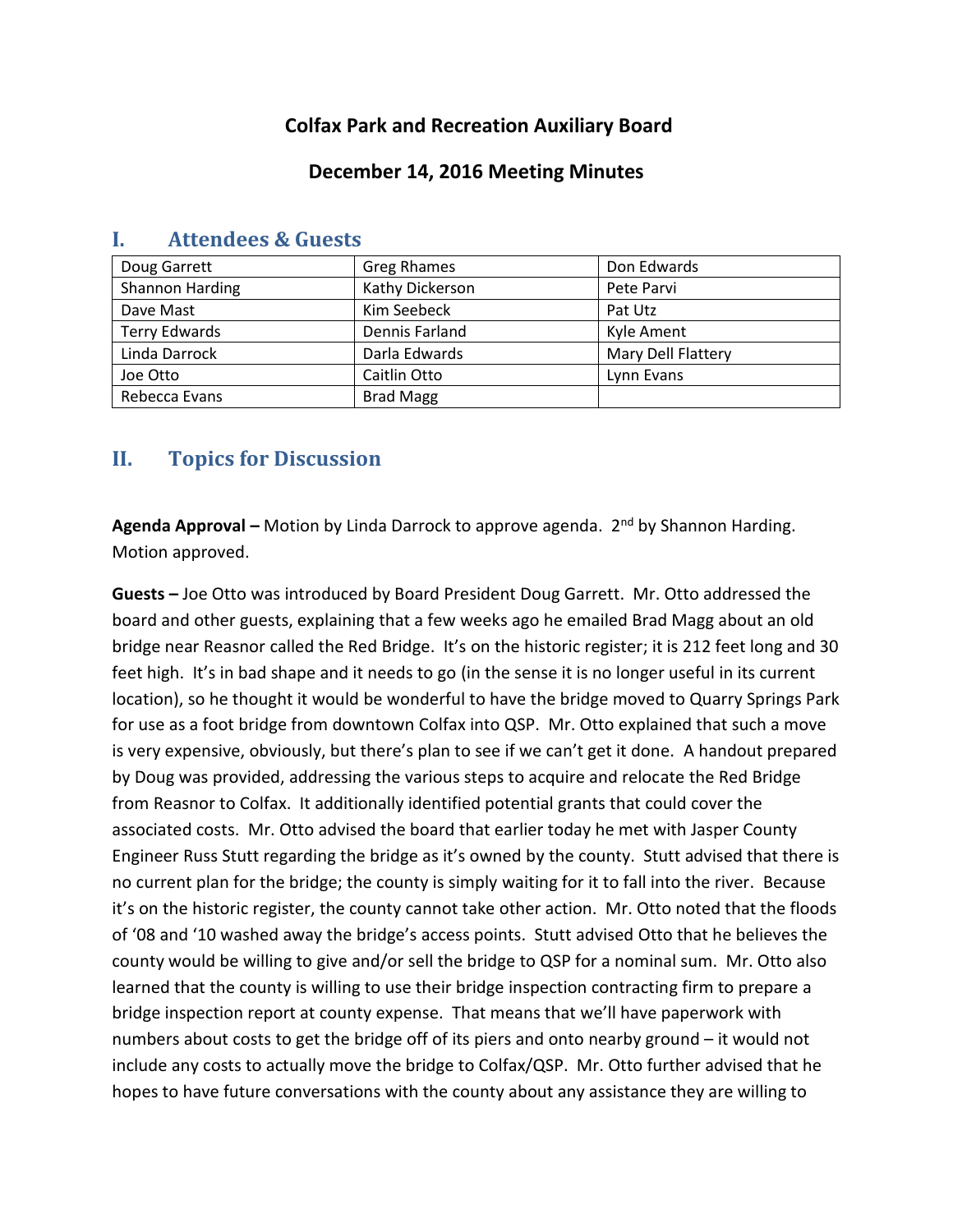provide to make this happen. Because once the Red Bridge falls into the river; the county can demo it and dismantle it. This means then that we should act as expediently as possible to ensure the bridge is moved onto nearby land even if a move to Colfax/QSP could not happen for some period of time. Discussion was had about a bridge in Jones County that was saved by bringing in the Air National Guard and a Chinook helicopter to move the bridge in three sections. Mr. Otto offered to look into that possibility for this project and to get more details. Further discussion ensued regarding other similar projects (e.g., Winterset). Mr. Otto advised the board that support already exists for this project and that last Saturday a group of interested folks went out to look at the bridge in Reasnor. Mr. Otto and Doug cautioned the board that this is a long term project – and it may never happen – but there's promise. So, in summary, the first necessary cost numbers provided by way of a bridge inspection report will be paid for by Jasper County, and the county appears willing to sell the bridge for a nominal fee and/or give it to us. Once Mr. Otto receives the report from Stutt, he'll advise the board. Then the board will want to obtain a cost estimate for what would be needed at our Colfax/QSP location were the bridge to be placed here. All those numbers are needed to help with and apply for grants, etc. Hence, Mr. Otto asks the board to move in a direction to obtain cost estimates for the Red Bridge were it to be placed in Colfax/QSP. Lastly, Mr. Otto noted that Preservation Iowa is an alliance of preservation groups in the state and that he had recently nominated the Red Bridge for an award. Such an award may help us obtain grant-based awards. Doug asked if Mr. Otto would be willing to speak to the historical society about this project as well. After discussion, Doug advised that he will seek to have such a presentation placed on the historical society's January agenda. Doug further advised the board that we'll want to place this issue on the City Council's agenda to address the potential for an easement at least for the target area: near the city's burn pile behind the Monroe Building. The board will touch base with George and Kathy Dickerson as they are the owners of the Monroe Building and surrounding land. Doug clarified then that we have to (1) have the City Council consider/talk about the idea; and (2) have this board take a vote on whether to pursue the idea, and as a part of that, because Mr. Otto is taking the laboring oar and meeting with folks to research the issue and learn more, to reimburse Mr. Otto for his mileage. Kim Seebeck moved to pursue the potential relocation of the bridge to Colfax/QSP and to reimburse Mr. Otto for his related mileage expenses. Don Edwards seconded. Motion approved. Kim noted too that Jeff Davidson with Hometown Pride was going to check with the University of Iowa's Engineering Department about needed engineering services, potentially provided pro bono. Doug and Mr. Otto will be sitting down to further discuss a plan or course of action. Mr. Otto confirmed for Kathy Dickerson, in response to her inquiry, that any engineering survey would include a structural survey addressing the viability and soundness of the bridge itself, in addition to costs associated with moving it off of its piers. Finally, Doug thanked Mr. Otto for calling the Red Bridge to our attention.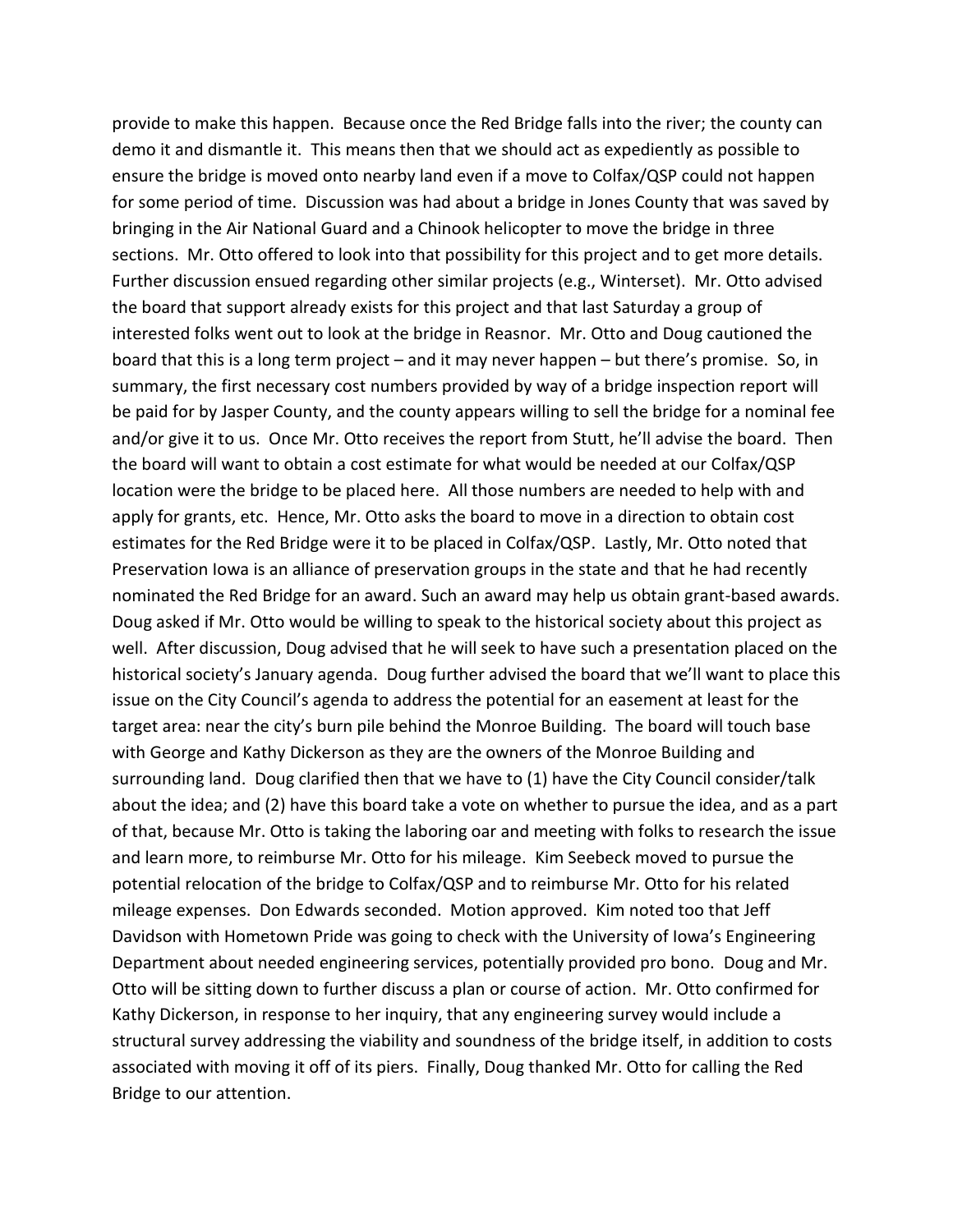**Announcements –** Kathy Dickerson updated the board regarding the health of her grandson. The board offered its prayers and support to the family. Doug circulated around a thank you card recently received from Beck's Hybrid in recognition of the board's earlier gift for their grand opening. Doug learned from Todd Clock with Martin Marietta that the company will no longer be donating land in the future, making it very likely that we're the last group to have received the gift of former quarry land by Martin Marietta. Next, a discussion was had after Doug advised the board that Bob Rhone asked whether we want to receive used Christmas trees for use at QSP. Terry Edwards advised that he believes the Christmas trees would benefit the fish populations. Kyle Ament concurred, presuming the trees were absolutely clean of any decoration (tinsel, etc.), and noted that cedar trees last three times as long as pine trees when used to benefit fish populations. Doug asks the board whether we put an announcement in the paper about it should we agree to accept the trees, and where we would want them dropped off at the park. Discussion ensued; Doug will talk to Bob Rhone about it further. Finally, Doug provided the board with copies of a three-page letter he received from former mayor Reed about his dissatisfaction with the name selected for the park. Reed says he's going to write a letter to the editor and start a petition to change the park's name. His letter to the board asks for a response. Doug indicated he'd begun to draft a response but awaits the board's input. Pat Utz moved to not respond to Reed's letter at this time and to await any action by Reed; if a letter to the editor is published, a response would be offered at that time. Greg Rhames seconded. Motion approved.

#### **Approval of Financials – 11/10/16 through 12/14/16**

- Savings:
	- o Balance: \$122,739.76
- Checking:
	- o Incomes:
		- **Archery Range Donations: \$1,350.00**
		- $\blacksquare$  Interest: \$31.25
	- o Expenses:
		- Bills & Utilities (also cell phone & sanitation): \$404.25
		- Advertisement Expenses (web & archery): \$268.81
		- Event Expenses (pop up tent): \$152.54
		- **Insurance: \$870.00**
		- Masterdesign: \$7,849.90
	- o Balance: \$4,292.03

Motion to approve financials by Shannon. 2<sup>nd</sup> by Greg. Motion approved.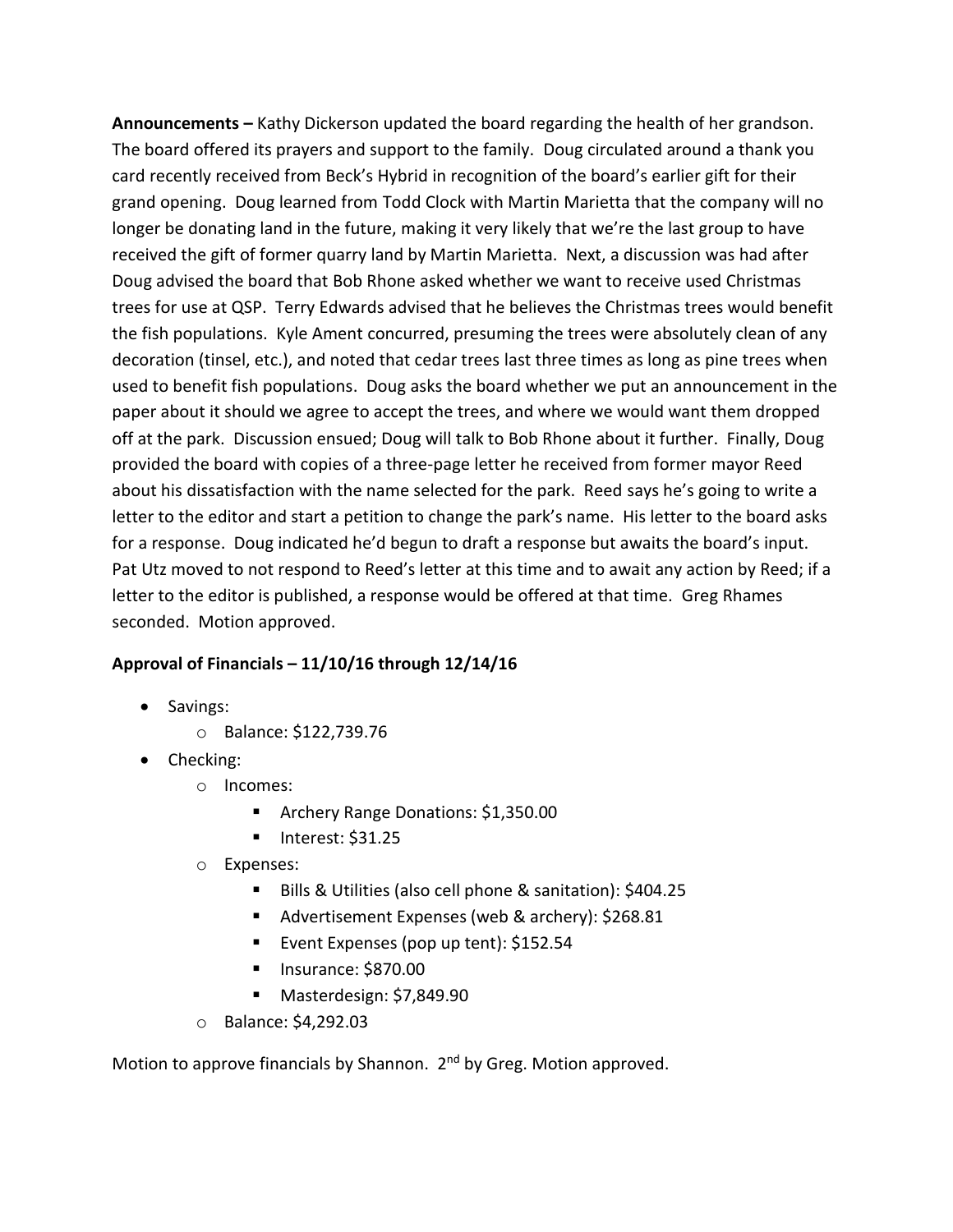**Meeting Minutes –** Greg moved to approve the November 9, 2016, meeting minutes. 2<sup>nd</sup> by Kim. Motion approved.

#### **Committee Reports**

● **Promotions Committee –** Pat reported that Connor Jones does not wish to continue to participate on the promotions committee - he's moved to Des Moines and no longer has the time. The committee thanks him for his efforts. Pat reported that the survey results regarding interest in an archery range generated 53 responses thus far; the survey remains open and available for participation. Helpful information was provided and received and Pat recited some of the specific questions asked on the survey. Greg added that the survey was telling and provided good information, particular regarding the range of prices we'd anticipate charging. Greg noted there is a lot of interest out there; the survey results solidified our assumptions. Pat reported other updates to the QSP website include waiver forms for adults and children for volunteering and activities. Doug advised that all board members will need to sign a waiver form and that one will be required on an annual basis. Pat noted those forms are available in PDF and Word format in the site's "Documents" section. He further reported a new archery page is being stubbed out and Pat will be meeting with Greg about that in the near future. The next big thing for the committee is the concerts to be held in 2017. Dennis Farland has been working with Jason Niceswanger with Main Street because they've indicated that they'll be bringing back "Music in the Park" next year. Dave Mast and Brad Magg both reported that there's no approval of that yet because there's been no fundraising and the events are costly. Without fundraising efforts and resulting monies, those concerts may not happen, or may not happen as often. Also, there may be opportunities to for the board to partner with Main Street to make concerts happen. In any event, Pat noted, we're good for putting on two concerts in 2017 – so Dennis will be working on that. One will offer rock music, and the other country music. Dennis has a good lead on a country band and he's looking into that. Suggestions and ideas should be sent to Pat. Dennis added that he's contacted several bands about potential for booking including: 8-Track Band, a Beatles reenactment group, and Abbey Normal. There also still exists the possibility of another event involving classical music in coordination with wine tasting. Pat advised that the board needs to continue to look for ways to promote events. On that note, Pat noted that his wife recently won a drone and he asks for the board's permission to use the drone, with his GoPro, at the park. The board is behind the idea. Someone asked whether we're doing the Kid's Fishing Derby again? Discussion ensued. Maybe the first weekend in June which coincides with free fishing weekend/no license required. Finally, Pat noted the need for more people on his committee because Danae Edwards can hardly get to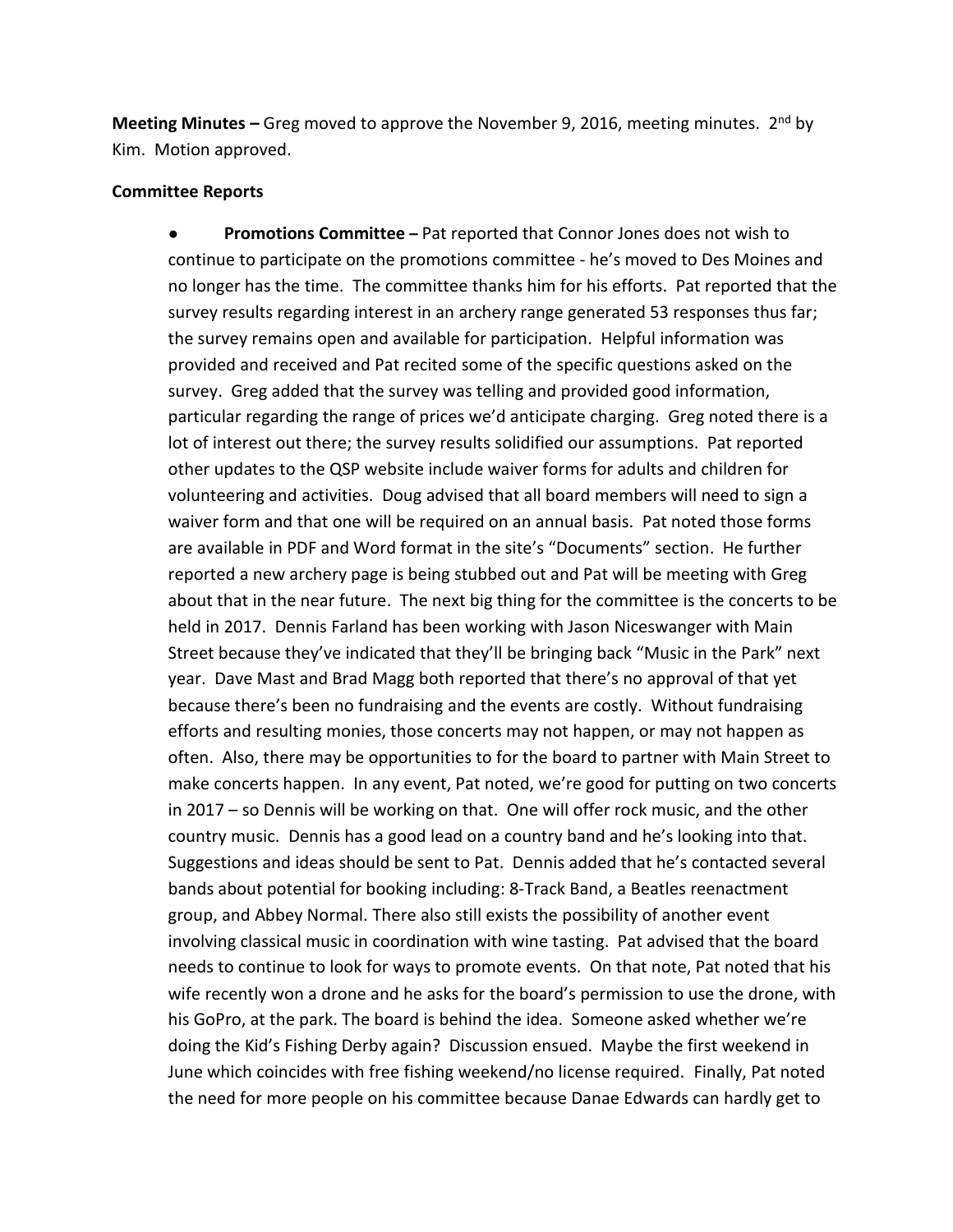meetings, so volunteers are needed. Promotions Committee meetings are held the third Wednesday of the month at the QSP office. Interested persons need not be board members.

**Design Steering Committee** – Kim reported that the City Council did adopt our Master Plan at its November meeting. We're still waiting on reaction from or a meeting with the developer that Confluence has approached for us, to get feedback. Confluence is about done with their fee agreement related duties, the pro forma, etc. She notes that additional design services would result in additional costs. Doug indicated that he will be stopping by Confluence tomorrow; he'll follow up with them.

**Operations/Planning Committee –** Don recently provided George Dickerson with the measurements concerning the running of a water line between the Foundation Building/Kum & Go, all the way to the road and then up to the block building at QSP. George will then provide Don with the costs for the materials needed to run that water line (George will be donating the labor for its installation), and Don will share that at the next meeting. Don will also check with George about hydrants and getting water to the dog park area should we proceed with those plans. Don indicated that Tom Wilson spoke with Darla Edwards today and advised her that the board needs to identify an electrician that it's going to use for installing another transformer at the park; Mid-American wants to talk to an electrician, rather than a representative of the board. Doug will follow up. Don recommended that we go with George Dickerson as the electrician to deal with Tom Wilson regarding the transformer. In that regard, Don then moved to use Dickerson Mechanical as our electrician of record for the transformer project. Linda seconded. Kathy Dickerson abstained. Motion approved. Discussion then ensued regarding whether there was a cost to QSP for the transformer itself, or whether it would be installed without cost because the anticipated load would substantiate it from Mid-American's perspective. Don had nothing further to add other than noting a need to follow up on the free gravel offer by Manatts. Lastly, Doug noted we'll be scheduling much needed work days in the future.

● **Nomination Committee/Suggestions for Additional Members –** Don advised that he'd recently spoken with Mike Talsma, a local resident and businessman, about his interest in becoming a member of the Colfax Park Auxiliary Board. Hence, Don proffered Mr. Talsma's nomination. Kim seconded the nomination, but noted she'd like to see Mr. Talsma attend the meeting that involved his nomination. Pat also indicated that he'd like the opportunity to meet Mr. Talsma beforehand. Kim wants to ensure we're diligent about appointing board members who are active members, willing to attend meetings, volunteer, and participate. Dave noted that a person should come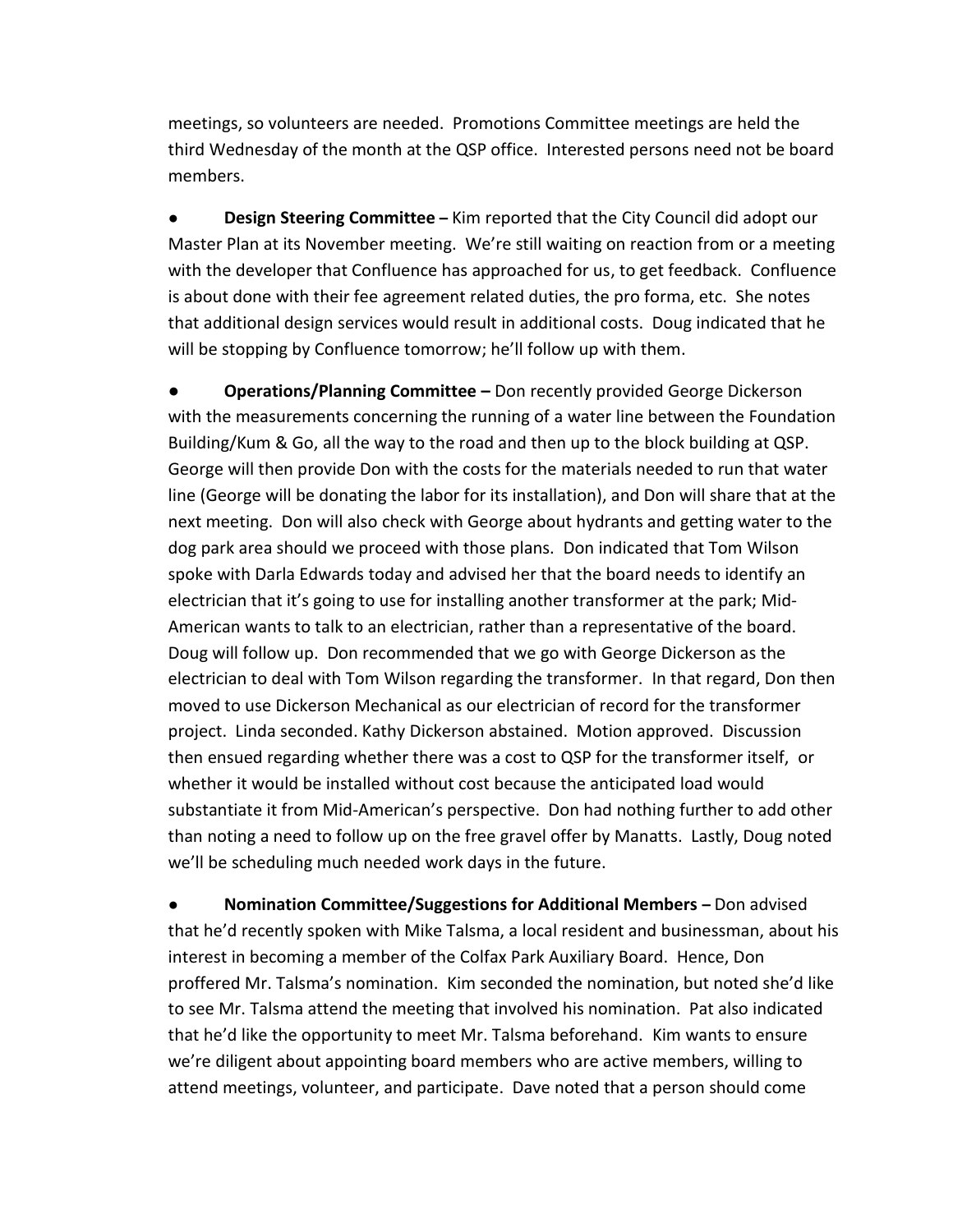informed as a potential candidate to the board. Kim explained that we now have a new board member information packet – it's a welcome letter that explains the committees and expected attendance, and provides the by-laws and our vision and mission statements. Those packets were recently sent to Dennis and Terry, our most recent board member additions. Ultimately, it was agreed that Kim would modify the welcome packet into a potential board member information packet, and that she will send those materials to Mr. Talsma inviting him to attend the next board meeting. Hence, the vote following Don's nomination of Mr. Talsma will be tabled until he is able to attend.

**Update of Archery Range** – Greg reported that to date we've raised \$2,650 via sponsorships for the archery range. Also, he has picked up 33 of the 75 8-foot-long pieces of rubber belting from Martin Marietta – it was a donation that will be used as the backstop for the arrows. As a result of the donated rubber belting sections, we no longer need carpet for that same purpose. Greg asked Dave to thank the individuals who had indicated a willingness to donate carpet. Greg further reported \$780 has been spent on the purchase of eight 24"x24" targets; Bulldog Targets then upgraded our order – at no cost – to the  $24$ "x36" size. When the shipment arrived however, it contained three (not eight) 36" x 36" (not 24"x36") targets. Bulldog Targets then assured us that the ordered & upgraded eight 24" x 36" targets would be headed our way soon, and that we could keep the 36" x 36" targets sent in error – valued at \$760. Greg noted that all lumber used to build target stands was donated by Trinity Structural Towers, as were eight high-bay lights for use in the pole barn to improve the existing lighting. Additionally, Riggs Printing offered an in kind donation for future printing needs related to the archery range, and Sign Pro has done the same. More specifically, with Sign Pro, we can have banners created to recognize the highest sponsorship level, up to a \$500 limit; after the \$500 is exhausted, any additional banners for those sponsors would cost us \$40 each. Greg reported that, deducting funds used to date, we have \$1,870 remaining in archery donations. Greg and Don have both priced materials to enclose the east end of the pole building and to shore up the remainder of the building with a 2' high barrier to stop the wind. Greg recommends a tongue & groove 4' x 8' sheet insulating material (sample shown to board) at a cost of about \$770. (Don's research indicated that to sheetrock and insulate the entire building (walls only, not ceiling) would cost about \$4,000.) Greg indicated that another \$400 in hardware and lumber (different than that donated by Trinity) would also be required to complete the project. That would leave a balance of about \$700 from the archery specific donations to date. Thus, Greg moved to purchase the closed cell foam board (4' x 8') needed, the \$400 for hardware and additional lumber, of a total cost of about \$1,170. (Doug noted we're expecting more donations as well.) Kim seconded. Motion approved. Greg noted too that we haven't tapped into potential archery range membership revenue yet – that will further the range's ability to be self-sustaining and income generating. Discussion re possible leagues and paying the city seasonal employee wage, and hours of operation, was had. It was noted too that we will want to purchase some heaters to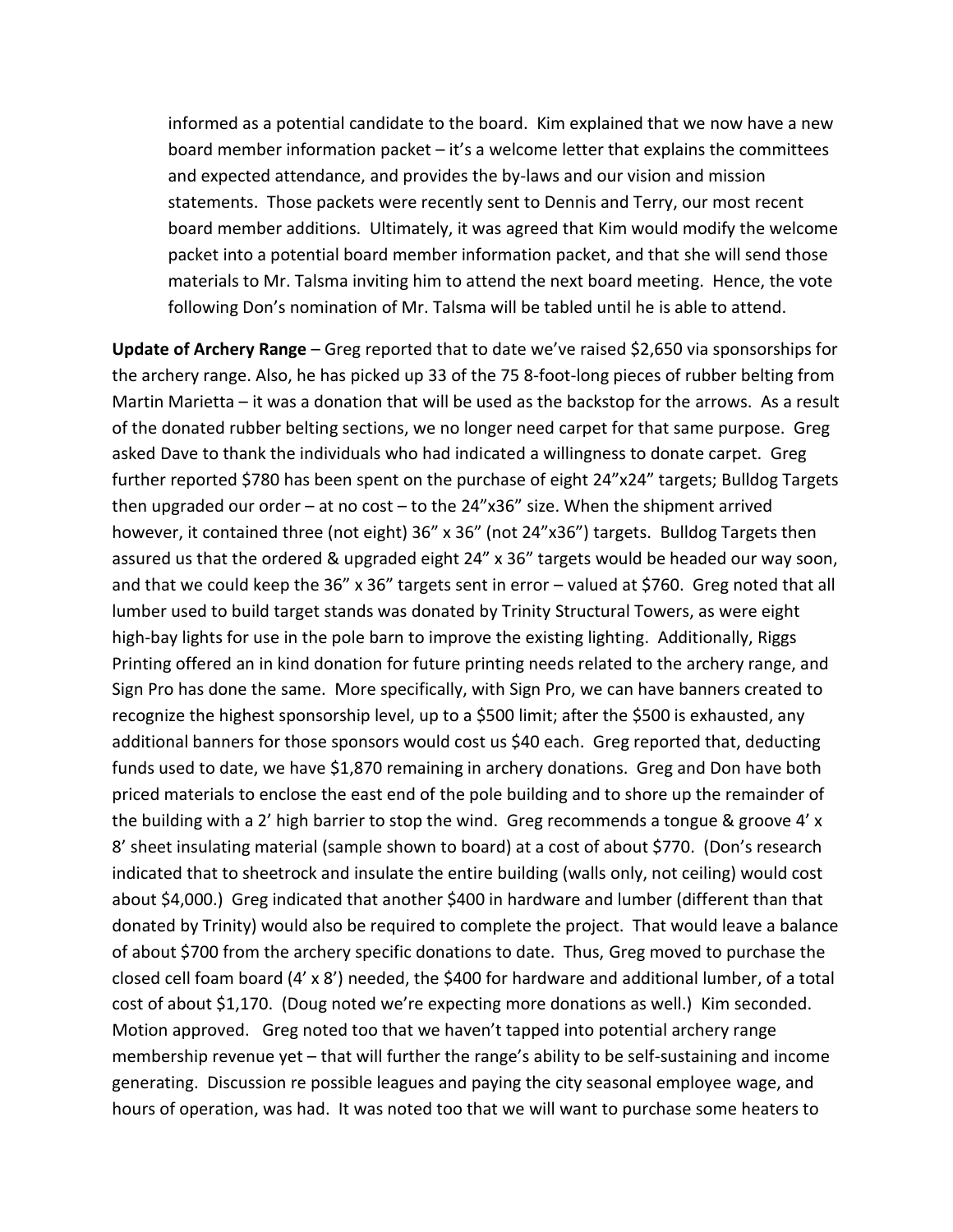use in the east end where the archers will be using the range, and where the staff person and any observers would be located. Doug reported that the indoor archery range was approved at Monday night's City Council meeting. Regarding the outdoor ranges, more discussion will need to be had to ensure other park users are safe and not at risk, but those are discussions for another day. Pat noted that Doug had asked him to look into how the park could accept debit or credit card payments for archery range use. He recommends a company called Square. It assesses a 2.75 percent transaction fee and also involves a one-time hardware purchase of about \$29. Pat noted that a bank account will be needed for specific purpose so we'll need to discuss that further. Discussion then ensued regarding how to earmark specific income funds, etc. Doug noted that Greg will be working on a job description for the seasonal employee that will work at the archery range; Bob Rhone will be the employee's supervisor. Doug also reminded Greg that he wants him to call Bill Webster.

**Block Building Future Use/Remodeling Budget** – Greg reported that he'll be looking for used wheeled scaffolding to finish up the pressure washing inside the block building this spring. In the meantime, if anyone wants to put in their two cents about what we do with the east building ceiling, he's all ears. He does want to leave the boom in place. Greg noted that once the walls are cleaned and prepped, it would cost at least \$1,000 in materials to paint the inside of the building. Doug reported that there is a Keep Iowa Beautiful paint-specific grant that he will be looking in to – it provides up to 30 gallons of paint to recipients. Discussion ensued regarding paint and ceiling finishes. Doug noted we may want to consider a mural on side of building by the high school kids. In the near future, Greg indicated we'll need to talk about bathrooms on the west end – that's a significant cost, but a necessary item. Greg emphasized his immediate mission however is to get the building's interior cleaned and painted white.

**RV Campground Development/Planning Budget –** Don noted the need to get a group together to talk about RV campsites, etc. But Kim reminded the board that we will want to get the necessary infrastructure in place before we get too far with planning an RV campground, the bathrooms in particular. And she noted that Mike Caudle – the gentleman who expressed an interest in starting up a cable park at QSP – may have a lead on c-train refurbished compartments that could be used as a possible bath/shower facility. Someone will contact Mr. Caudle to see if we can get contact information in order to get some basic costs associated with that type of refurbished container.

**Capital Campaign Kickoff To Raise \$50,000 For Park Equipment** – Doug reported we've achieved donations totaling twenty percent of our \$50,000 goal, including very recent donations from Jeff Davidson and Mid-American Energy.

**Watercraft Rentals & Bait 2017 (Concessionaire or Internal?) – Kim, Terry and Don will be** taking this on. Kim noted that she's done some research on concessionaire agreements and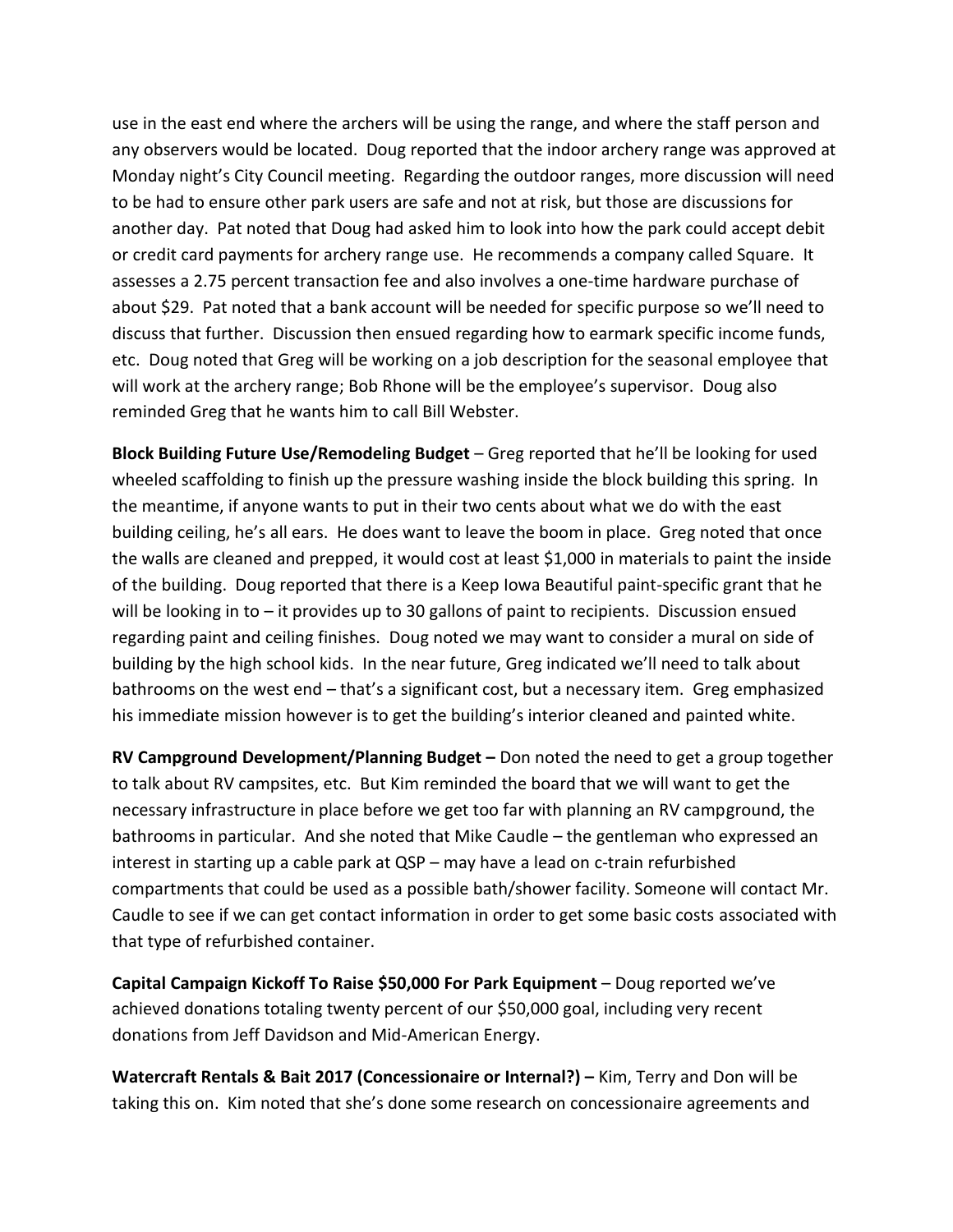RFPs and that as a small group we need to get together to share information. Terry noted he's got a lot of feedback to share as well following conversations with a watercraft concessionaire in Ames. Kim suggests a meeting between Christmas and New Year's with this smaller group. Linda noted that she would like to be involved with this group and the one concerning RV camping.

**Creation of Dog Park –** Doug reported Shannon and he met with a representative of Kum & Go corporate, as well as Jim with Confluence, about the possibility of a dog park between Kum & Go and the Foundation. There's interest in the idea from Kum & Go and they want to see some numbers from us – how much to build – and a plan regarding its design. Notably, they don't want any entrance to the dog park to be located near the diesel area. Given recent measurements taken in the area (120' x 380') of just over an acre, Doug has provided those numbers to Mike Russell who does fencing in town. Mike will be putting together a quote for 56" high fencing materials for an area that size. We'll then share those numbers with Kum & Go and see if they'll donate the necessary monies or partner with us.

**REAP Grant Update –** Kyle Ament indicated we may want to leave the remaining REAP grant money in a slush fund for now, although the City wants us to use the funds by June. Those remaining funds could be used for additional seeding or grading. Another idea is to use that \$3- 4,000 remainder (after an approved request for change of scope authored and submitted by Kyle) to offset or cover the cost of the materials needed for getting water out to the park. We have a few months to figure that out. Doug noted we'll be getting a Trees Please grant, so perhaps we want to add to that? Discussion ensued, and specifically included boat ramps. Kyle noted we might be able to seek marine tax funds for the boat ramps.

**Trolling Motor Use/Boat Ramp Fees –** Doug noted that permission has been given by the City's insurer for the use of electric trolling motors at the park. We've had feedback that folks would like that option, but note too that kayakers and canoers may not be in favor. Are we going to allow them - do we want to vote to allow? Gas motors cannot be used; electric only. Discussion ensued. Kyle is concerned about the state of our ramps and the fact some trailers will be heavier for boats equipped with trolling motors, and our ramps (as they exist now) will deteriorate quickly. And he noted we can't restrict boats by length given that some kayaks are 16 feet in length. He wants a concrete ramp. That or we barrier off our ramps and folks would be forced to carry their load all the way down to the water. Barricades would force a hand launch. They might need to drag it 20 yards or so, per Kyle. Today, as is, the ramps serve as a launch for kayaks and canoes. Greg recommends we shelve this issue (allowing the use of trolling motors) until we have the necessary ramps in place. Kyle says if we know where ramps are to be located, perhaps the DNR can become involved and assist. Doug noted that he doesn't want any launch within the campground areas. He suggests we put it out to the